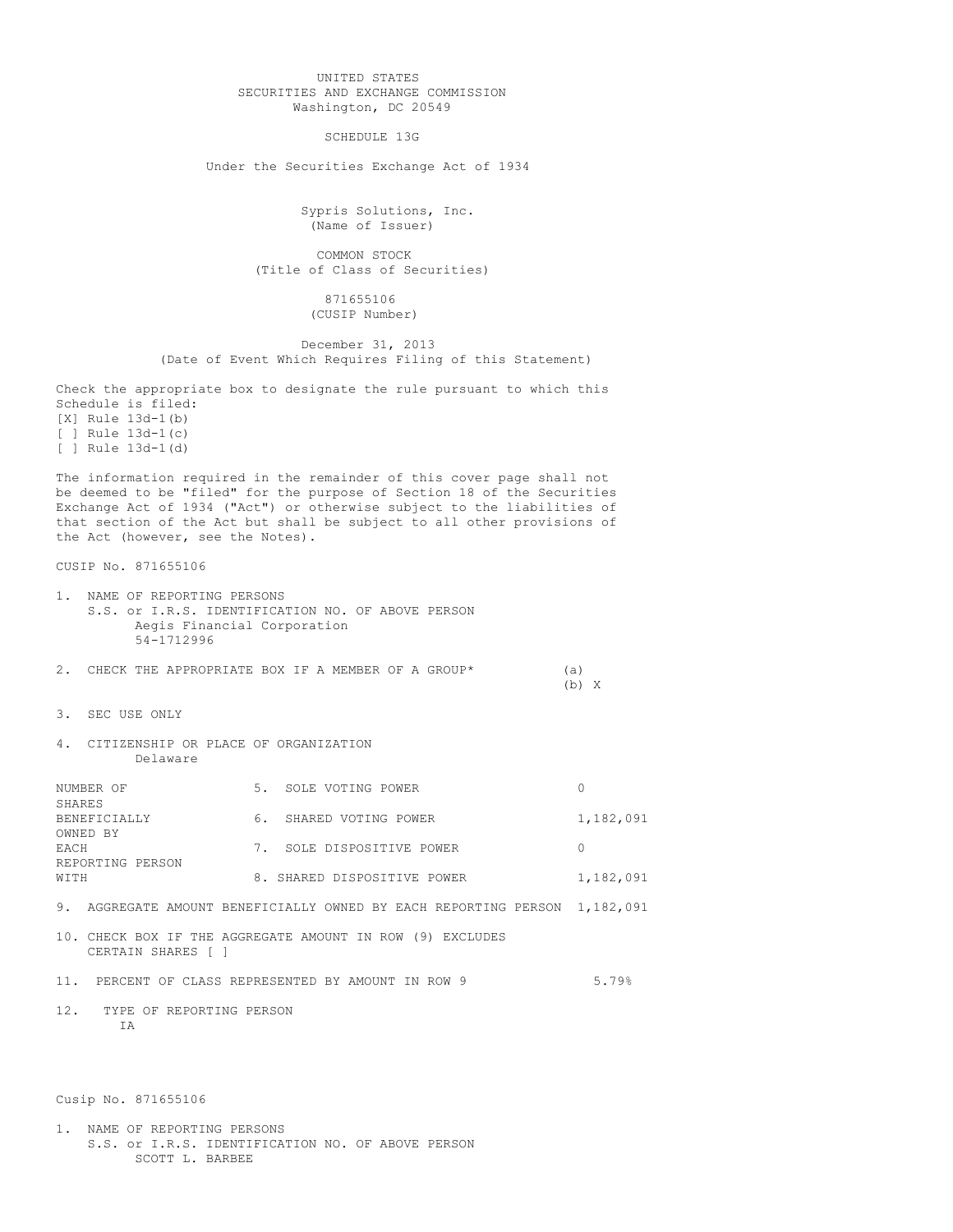```
N/A
```

| 2.<br>CHECK THE APPROPRIATE BOX IF A MEMBER OF A GROUP*                                                                                                                                                                                                                                                                                                                                                                                                                                                                                                                                                                                                                                                                                                                                                                                                 |                                                              |           |  |  |
|---------------------------------------------------------------------------------------------------------------------------------------------------------------------------------------------------------------------------------------------------------------------------------------------------------------------------------------------------------------------------------------------------------------------------------------------------------------------------------------------------------------------------------------------------------------------------------------------------------------------------------------------------------------------------------------------------------------------------------------------------------------------------------------------------------------------------------------------------------|--------------------------------------------------------------|-----------|--|--|
| 3.<br>SEC USE ONLY                                                                                                                                                                                                                                                                                                                                                                                                                                                                                                                                                                                                                                                                                                                                                                                                                                      |                                                              |           |  |  |
| 4.<br>CITIZENSHIP OR PLACE OF ORGANIZATION<br>United States                                                                                                                                                                                                                                                                                                                                                                                                                                                                                                                                                                                                                                                                                                                                                                                             |                                                              |           |  |  |
| NUMBER OF<br>SHARES                                                                                                                                                                                                                                                                                                                                                                                                                                                                                                                                                                                                                                                                                                                                                                                                                                     | 5. SOLE VOTING POWER                                         | $\Omega$  |  |  |
| BENEFICIALLY<br>OWNED BY                                                                                                                                                                                                                                                                                                                                                                                                                                                                                                                                                                                                                                                                                                                                                                                                                                | 6.<br>SHARED VOTING POWER                                    | 1,182,091 |  |  |
| EACH<br>REPORTING PERSON<br>WITH                                                                                                                                                                                                                                                                                                                                                                                                                                                                                                                                                                                                                                                                                                                                                                                                                        | 7.<br>SOLE DISPOSITIVE POWER                                 | 0         |  |  |
|                                                                                                                                                                                                                                                                                                                                                                                                                                                                                                                                                                                                                                                                                                                                                                                                                                                         | 8. SHARED DISPOSITIVE POWER                                  | 1,182,091 |  |  |
| 9.                                                                                                                                                                                                                                                                                                                                                                                                                                                                                                                                                                                                                                                                                                                                                                                                                                                      | AGGREGATE AMOUNT BENEFICIALLY OWNED BY EACH REPORTING PERSON | 1,182,091 |  |  |
| 10. CHECK BOX IF THE AGGREGATE AMOUNT IN ROW (9) EXCLUDES<br>CERTAIN SHARES [ ]                                                                                                                                                                                                                                                                                                                                                                                                                                                                                                                                                                                                                                                                                                                                                                         |                                                              |           |  |  |
| 5.79%<br>11. PERCENT OF CLASS REPRESENTED BY AMOUNT IN ROW 9                                                                                                                                                                                                                                                                                                                                                                                                                                                                                                                                                                                                                                                                                                                                                                                            |                                                              |           |  |  |
| 12.<br>TYPE OF REPORTING PERSON<br>ΙN                                                                                                                                                                                                                                                                                                                                                                                                                                                                                                                                                                                                                                                                                                                                                                                                                   |                                                              |           |  |  |
| Cusip No. 871655106                                                                                                                                                                                                                                                                                                                                                                                                                                                                                                                                                                                                                                                                                                                                                                                                                                     |                                                              |           |  |  |
| Schedule 13G Additional Information                                                                                                                                                                                                                                                                                                                                                                                                                                                                                                                                                                                                                                                                                                                                                                                                                     |                                                              |           |  |  |
| Item #<br>1. (a) Name of Issuer:<br>Sypris Solutions, Inc.<br>Address of Issuer's Principal Executive Offices:<br>(b)                                                                                                                                                                                                                                                                                                                                                                                                                                                                                                                                                                                                                                                                                                                                   |                                                              |           |  |  |
| 101 Bullitt Lane, Suite 450<br>Louisville, Kentucky 40222                                                                                                                                                                                                                                                                                                                                                                                                                                                                                                                                                                                                                                                                                                                                                                                               |                                                              |           |  |  |
| 2. (a)<br>Name of Persons Filing:<br>(i) Aegis Financial Corporation ("AFC")<br>(ii) SCOTT L. BARBEE ("BARBEE")                                                                                                                                                                                                                                                                                                                                                                                                                                                                                                                                                                                                                                                                                                                                         |                                                              |           |  |  |
| Address of Principal Business Office for Each of the Above:<br>(b)<br>6862 Elm Street, Suite 830<br>McLean, VIRGINIA 22101                                                                                                                                                                                                                                                                                                                                                                                                                                                                                                                                                                                                                                                                                                                              |                                                              |           |  |  |
| Citizenship:<br>(c)<br>$(i)$ AFC:<br>Delaware<br>(ii) Barbee: United States                                                                                                                                                                                                                                                                                                                                                                                                                                                                                                                                                                                                                                                                                                                                                                             |                                                              |           |  |  |
| (d)                                                                                                                                                                                                                                                                                                                                                                                                                                                                                                                                                                                                                                                                                                                                                                                                                                                     | Title of Class of Securities: Common Stock                   |           |  |  |
| (e)<br>CUSIP Number:<br>871655106                                                                                                                                                                                                                                                                                                                                                                                                                                                                                                                                                                                                                                                                                                                                                                                                                       |                                                              |           |  |  |
| 3. This statement is filed pursuant to Rule $13d-1(b)$ , or $13d-2(b)$ or (c).<br>The person filing is a:<br>(a) [ ] Broker or Dealer registered under Section 15 of the Act;<br>(b) [ ] Bank as defined in section $3(a)$ (6) of the Act;<br>(c) [ ] Insurance Company as defined in section $3(a)$ (19) of the Act;<br>(d) [ ] Investment Company registered under section 8 of the<br>Investment Company Act;<br>(e) [x] Investment Adviser in accordance with Rule $13d-1$ (b) (1) (ii) (E);<br>(f) [ ] Employee Benefit Plan, Pension Fund which is subject to the<br>provisions of the Employee Retirement Income Security Act<br>of 1974 or Endowment Fund;<br>Parent Holding Company, in accordance with 240.13d-1(b) (ii) (G);<br>$(q)$ [ ]<br>(h) [ ] Savings association as defined in Section 3(b) of the Federal<br>Deposit Insurance Act; |                                                              |           |  |  |
| $(i)$ [ ]                                                                                                                                                                                                                                                                                                                                                                                                                                                                                                                                                                                                                                                                                                                                                                                                                                               | Church plan that is excluded from the definition of an       |           |  |  |

investment company under section 3(c)(14) of the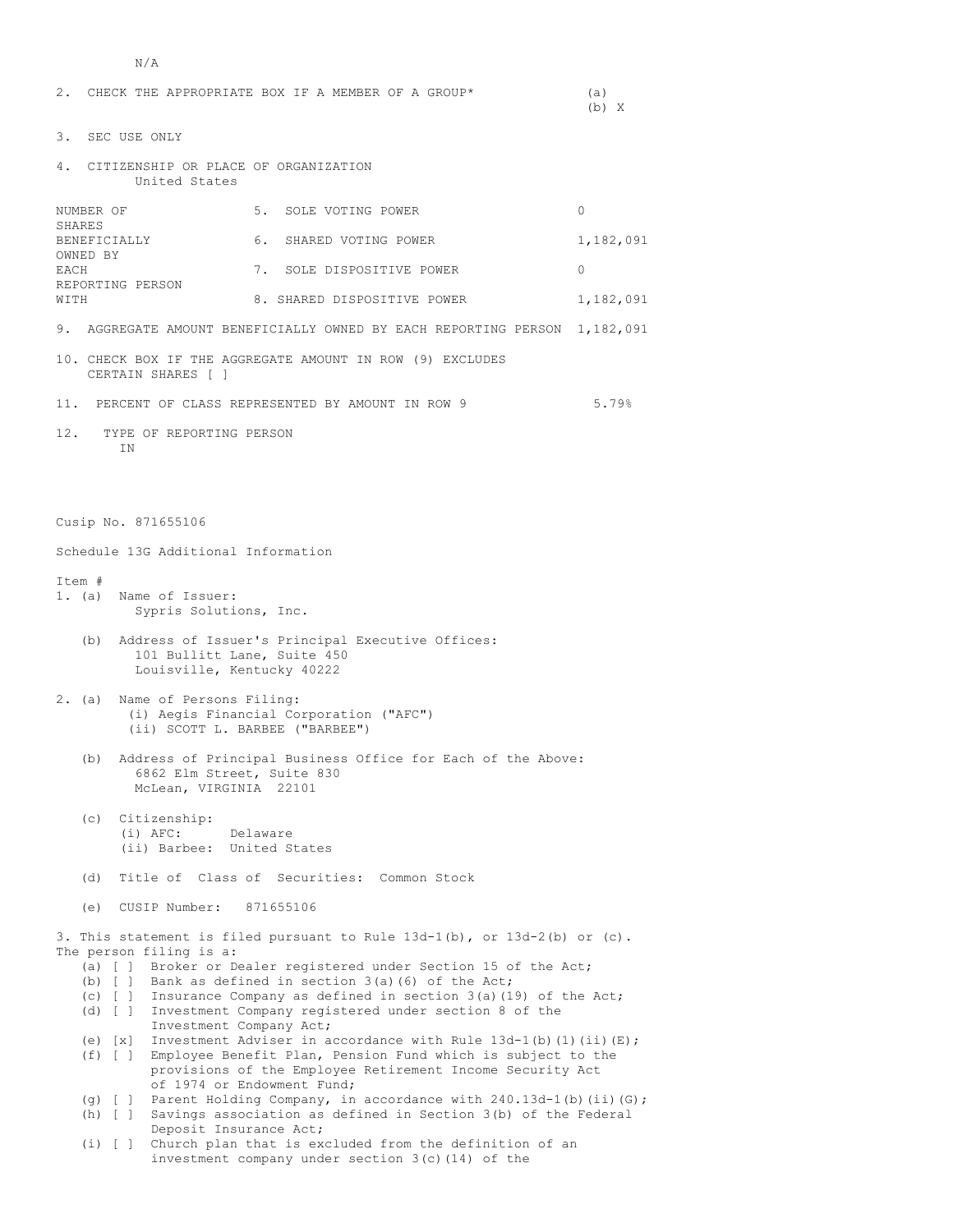Investment Company Act; (j) [ ] Group, in accordance with Rule 13d-1(b)(1)(ii)(J) 4. Ownership: Provide the following information regarding the aggregate number and percentage of the class of securities of the issuer identified in Item 1. (a) Amount Beneficially Owned: (i) AFC: 1,182,091 (ii) Barbee: 1,182,091 (b) Percent of Class: (i)  $\text{AFC:}$  5.79%<br>(ii) Barbee: 5.79% (ii) Barbee: (c) Number of shares as to which such person has: (1) Sole power to vote or to direct the vote:<br>(i)  $\Delta F C$ : (i)  $\text{AFC:}$  0<br>(ii) Barbee: 0 (ii) Barbee: 0 (2) Shared power to vote or to direct the vote:<br>(i)  $AFC: 1,182,091$  $(i)$  AFC: (ii) Barbee: 1,182,091 (3) Sole power to dispose or to direct the disposition of: (i) AFC: 0 (ii) Barbee: 0 (4) Shared power to dispose or to direct the disposition of: (i) AFC: 1,182,091 (ii) Barbee: 1,182,091

5. Ownership of Five Percent or Less of a Class: If this statement is being filed to report the fact that as of the date hereof the reporting person has ceased to be the beneficial owner of more than five percent of the class of securities, check the following [ ].

6. Ownership of More than Five Percent on Behalf of Another Person:

Not Applicable

- 7. Identification and Classification of the Subsidiary Which Acquired the Security Being Reported on by the Parent Holding Company: Not Applicable
- 8. Identification and Classification of Members of the Group: Not Applicable

9. Notice of Dissolution of Group: Not Applicable

10. Certification:

By signing below, the undersigned certify that, to the best of their knowledge and belief, the securities referred to above were acquired and are held in the ordinary course of business and were not acquired and are not held for the purpose of or with the effect of changing or influencing the control of the issuer of the securities and were not acquired and are not held in connection with or as a participant in any transaction having that purpose or effect.

In accordance with Rule 13d-4 of the Securities Exchange Act of 1934, each of the persons filing this statement expressly disclaim the beneficial ownership of the securities covered by this statement and the filing of this report shall not be construed as an admission by such persons that they are the beneficial owners of such securities.

## SIGNATURE

After reasonable inquiry and to the best of my knowledge and belief, I certify that the information set forth in this statement is true, complete and correct.